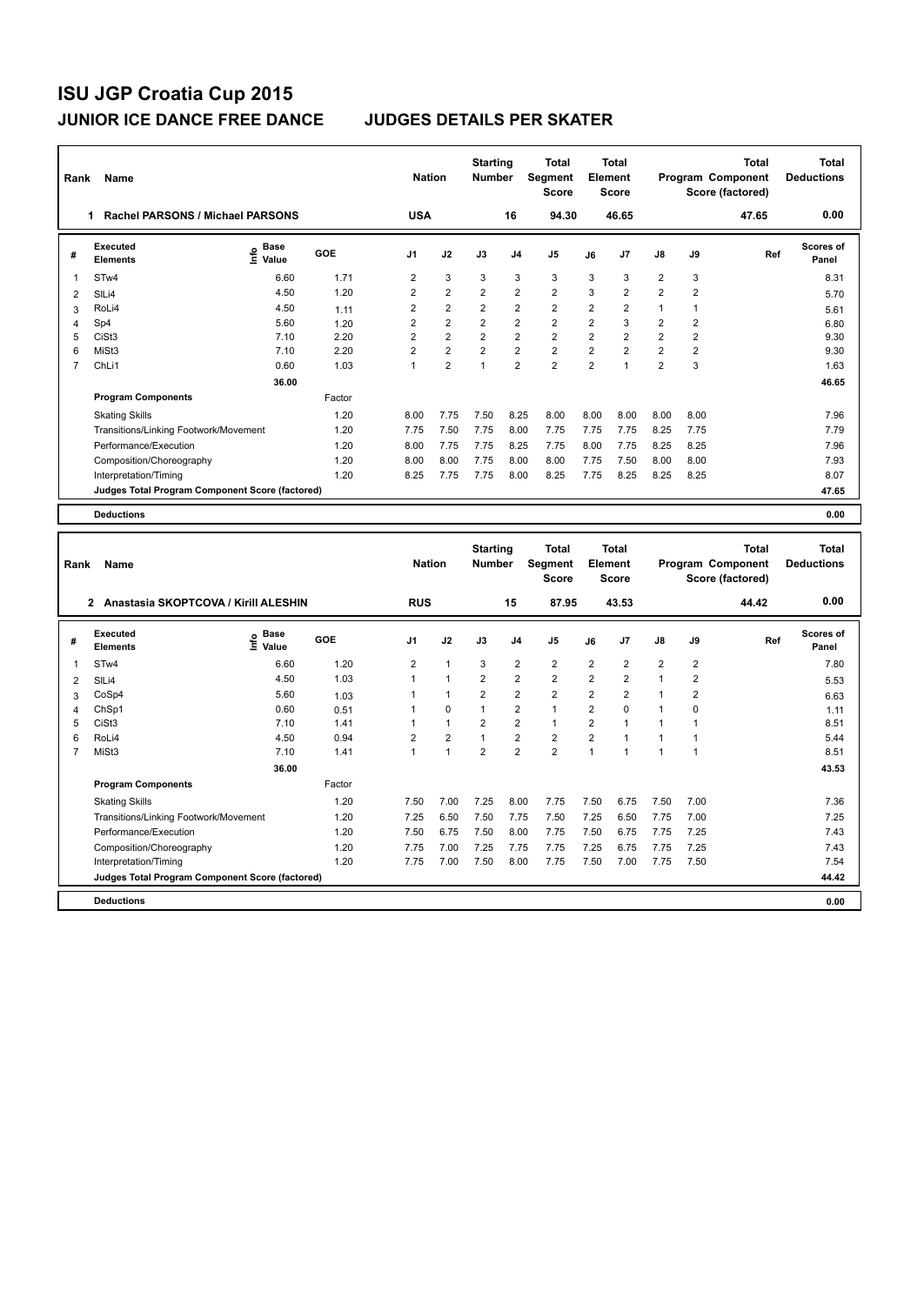| Rank | Name                                            |                            |                   | <b>Nation</b>  |                                  | <b>Starting</b><br><b>Number</b> |                                                | <b>Total</b><br>Segment<br><b>Score</b> |                                         | Total<br>Element<br><b>Score</b> |                |                                                       | <b>Total</b><br>Program Component<br>Score (factored) | Total<br><b>Deductions</b> |
|------|-------------------------------------------------|----------------------------|-------------------|----------------|----------------------------------|----------------------------------|------------------------------------------------|-----------------------------------------|-----------------------------------------|----------------------------------|----------------|-------------------------------------------------------|-------------------------------------------------------|----------------------------|
|      | Angelique ABACHKINA / Louis THAURON<br>3        |                            |                   | <b>FRA</b>     |                                  |                                  | 18                                             | 86.39                                   |                                         | 43.21                            |                |                                                       | 44.18                                                 | 1.00                       |
| #    | <b>Executed</b><br><b>Elements</b>              | <b>Base</b><br>۴۵<br>Value | GOE               | J <sub>1</sub> | J2                               | J3                               | J <sub>4</sub>                                 | J <sub>5</sub>                          | J6                                      | J7                               | $\mathsf{J}8$  | J9                                                    | Ref                                                   | Scores of<br>Panel         |
| 1    | RoLi4                                           | 4.50                       | 1.20              | $\mathbf{1}$   | $\overline{2}$                   | $\overline{2}$                   | $\overline{2}$                                 | $\overline{2}$                          | $\overline{2}$                          | 3                                | $\overline{2}$ | $\overline{\mathbf{c}}$                               |                                                       | 5.70                       |
| 2    | STw4                                            | 6.60                       | 0.94              | $\overline{2}$ | $\overline{1}$                   | $\overline{2}$                   | $\mathbf{1}$                                   | $\mathbf{1}$                            | $\overline{2}$                          | $\overline{2}$                   | $\mathbf{1}$   | $\overline{2}$                                        |                                                       | 7.54                       |
| 3    | CoSp3                                           | 4.60                       | 0.86              | 1              | $\overline{2}$                   | $\mathbf{1}$                     | $\overline{2}$                                 | $\mathbf{1}$                            | $\mathbf 1$                             | $\overline{2}$                   | $\mathbf{1}$   | $\overline{2}$                                        |                                                       | 5.46                       |
| 4    | CiSt <sub>3</sub>                               | 7.10                       | 1.57              | 1              | $\mathbf{1}$                     | 2                                | $\mathbf{1}$                                   | $\mathbf{1}$                            | 2                                       | 2                                | 1              | 2                                                     |                                                       | 8.67                       |
| 5    | SILi4                                           | 4.50                       | 1.29              | 1              | 3                                | $\overline{2}$                   | $\overline{2}$                                 | $\overline{2}$                          | $\overline{2}$                          | $\overline{2}$                   | $\overline{2}$ | 3                                                     |                                                       | 5.79                       |
| 6    | DiSt <sub>3</sub>                               | 7.10                       | 1.41              | 1              | $\blacktriangleleft$             | $\overline{2}$                   | $\mathbf{1}$                                   | $\mathbf{1}$                            | $\mathbf{1}$                            | $\overline{2}$                   | $\mathbf{1}$   | $\overline{2}$                                        |                                                       | 8.51                       |
| 7    | ChSp1                                           | 0.60                       | 0.94              | 1              | $\overline{2}$                   | $\overline{2}$                   | $\overline{1}$                                 | $\mathbf{1}$                            | $\overline{2}$                          | $\overline{1}$                   | $\overline{2}$ | 3                                                     |                                                       | 1.54                       |
|      |                                                 | 35.00                      |                   |                |                                  |                                  |                                                |                                         |                                         |                                  |                |                                                       |                                                       | 43.21                      |
|      | <b>Program Components</b>                       |                            | Factor            |                |                                  |                                  |                                                |                                         |                                         |                                  |                |                                                       |                                                       |                            |
|      | <b>Skating Skills</b>                           |                            | 1.20              | 7.25           | 7.25                             | 7.25                             | 7.75                                           | 7.50                                    | 7.25                                    | 7.00                             | 7.50           | 7.25                                                  |                                                       | 7.32                       |
|      | Transitions/Linking Footwork/Movement           |                            | 1.20              | 7.00           | 6.75                             | 7.25                             | 7.50                                           | 7.50                                    | 7.00                                    | 7.00                             | 7.50           | 7.25                                                  |                                                       | 7.21                       |
|      | Performance/Execution                           |                            | 1.20              | 7.25           | 7.00                             | 7.50                             | 7.75                                           | 7.50                                    | 7.25                                    | 7.25                             | 7.75           | 7.00                                                  |                                                       | 7.36                       |
|      | Composition/Choreography                        |                            | 1.20              | 7.00           | 7.50                             | 7.25                             | 7.75                                           | 7.50                                    | 7.00                                    | 7.50                             | 7.75           | 7.50                                                  |                                                       | 7.43                       |
|      | Interpretation/Timing                           |                            | 1.20              | 7.25           | 7.25                             | 7.25                             | 7.75                                           | 7.75                                    | 7.25                                    | 7.50                             | 7.75           | 7.75                                                  |                                                       | 7.50                       |
|      | Judges Total Program Component Score (factored) |                            |                   |                |                                  |                                  |                                                |                                         |                                         |                                  |                |                                                       |                                                       | 44.18                      |
|      | <b>Deductions</b>                               |                            | $-1.00$<br>Falls: |                |                                  |                                  |                                                |                                         |                                         |                                  |                |                                                       |                                                       | $-1.00$                    |
|      |                                                 |                            |                   |                |                                  |                                  |                                                |                                         |                                         |                                  |                |                                                       |                                                       |                            |
| Rank | Name                                            |                            | <b>Nation</b>     |                | <b>Starting</b><br><b>Number</b> |                                  | <b>Total</b><br><b>Segment</b><br><b>Score</b> |                                         | <b>Total</b><br>Element<br><b>Score</b> |                                  |                | <b>Total</b><br>Program Component<br>Score (factored) | <b>Total</b><br><b>Deductions</b>                     |                            |
|      | 4 Sofia SHEVCHENKO / Igor EREMENKO              |                            |                   | <b>RUS</b>     |                                  |                                  | 17                                             | 86.07                                   |                                         | 42.87                            |                |                                                       | 43.20                                                 | 0.00                       |

|                | 4<br>SOTIA SHEVUHENNU / IGOT EREMENNU           |                                  |            | หบอ            |                |                | 17             | 86.UZ                   |                | 44.87          |                |                | 43.ZU | v.vv               |
|----------------|-------------------------------------------------|----------------------------------|------------|----------------|----------------|----------------|----------------|-------------------------|----------------|----------------|----------------|----------------|-------|--------------------|
| #              | <b>Executed</b><br><b>Elements</b>              | <b>Base</b><br>e Base<br>E Value | <b>GOE</b> | J <sub>1</sub> | J2             | J3             | J <sub>4</sub> | J <sub>5</sub>          | J6             | J7             | J8             | J9             | Ref   | Scores of<br>Panel |
|                | STw4                                            | 6.60                             | 1.29       | $\overline{2}$ | 3              | $\overline{2}$ | $\overline{2}$ | 3                       | $\overline{2}$ | $\overline{2}$ | $\overline{2}$ | $\overline{2}$ |       | 7.89               |
| 2              | CiSt <sub>3</sub>                               | 7.10                             | 1.26       |                | $\mathbf 0$    |                | $\mathbf{1}$   | $\overline{2}$          | 1              | $\overline{2}$ | 1              |                |       | 8.36               |
| 3              | Sp4                                             | 5.60                             | 0.77       |                | 1              |                | $\overline{2}$ | $\overline{2}$          | 2              | 1              | 1              |                |       | 6.37               |
| $\overline{4}$ | RoLi4                                           | 4.50                             | 0.94       |                | $\overline{2}$ |                | $\overline{2}$ | $\overline{2}$          | $\overline{2}$ | $\overline{2}$ | 1              |                |       | 5.44               |
| 5              | SILi4                                           | 4.50                             | 0.69       |                |                |                | 1              | $\overline{2}$          | $\overline{2}$ | 1              | 0              |                |       | 5.19               |
| 6              | DiSt <sub>3</sub>                               | 7.10                             | 1.41       |                |                |                | $\overline{2}$ | $\overline{\mathbf{c}}$ | $\overline{2}$ |                | $\mathbf 1$    |                |       | 8.51               |
|                | ChL <sub>i1</sub>                               | 0.60                             | 0.51       |                | $\mathbf 0$    |                | $\overline{2}$ | $\overline{A}$          | 1              | 4              | 1              | 0              |       | 1.11               |
|                |                                                 | 36.00                            |            |                |                |                |                |                         |                |                |                |                |       | 42.87              |
|                | <b>Program Components</b>                       |                                  | Factor     |                |                |                |                |                         |                |                |                |                |       |                    |
|                | <b>Skating Skills</b>                           |                                  | 1.20       | 7.00           | 7.00           | 7.00           | 7.50           | 7.75                    | 7.00           | 7.25           | 7.25           | 6.50           |       | 7.14               |
|                | Transitions/Linking Footwork/Movement           |                                  | 1.20       | 7.00           | 6.50           | 7.00           | 7.50           | 7.50                    | 7.00           | 7.00           | 7.50           | 6.25           |       | 7.07               |
|                | Performance/Execution                           |                                  | 1.20       | 7.25           | 7.00           | 6.75           | 7.75           | 7.75                    | 7.50           | 7.50           | 7.25           | 6.50           |       | 7.29               |
|                | Composition/Choreography                        |                                  | 1.20       | 7.25           | 7.00           | 6.75           | 7.50           | 7.75                    | 7.25           | 7.25           | 7.25           | 6.50           |       | 7.18               |
|                | Interpretation/Timing                           |                                  | 1.20       | 7.50           | 7.00           | 7.00           | 7.50           | 8.00                    | 7.25           | 7.50           | 7.50           | 6.75           |       | 7.32               |
|                | Judges Total Program Component Score (factored) |                                  |            |                |                |                |                |                         |                |                |                |                |       | 43.20              |
|                | <b>Deductions</b>                               |                                  |            |                |                |                |                |                         |                |                |                |                |       | 0.00               |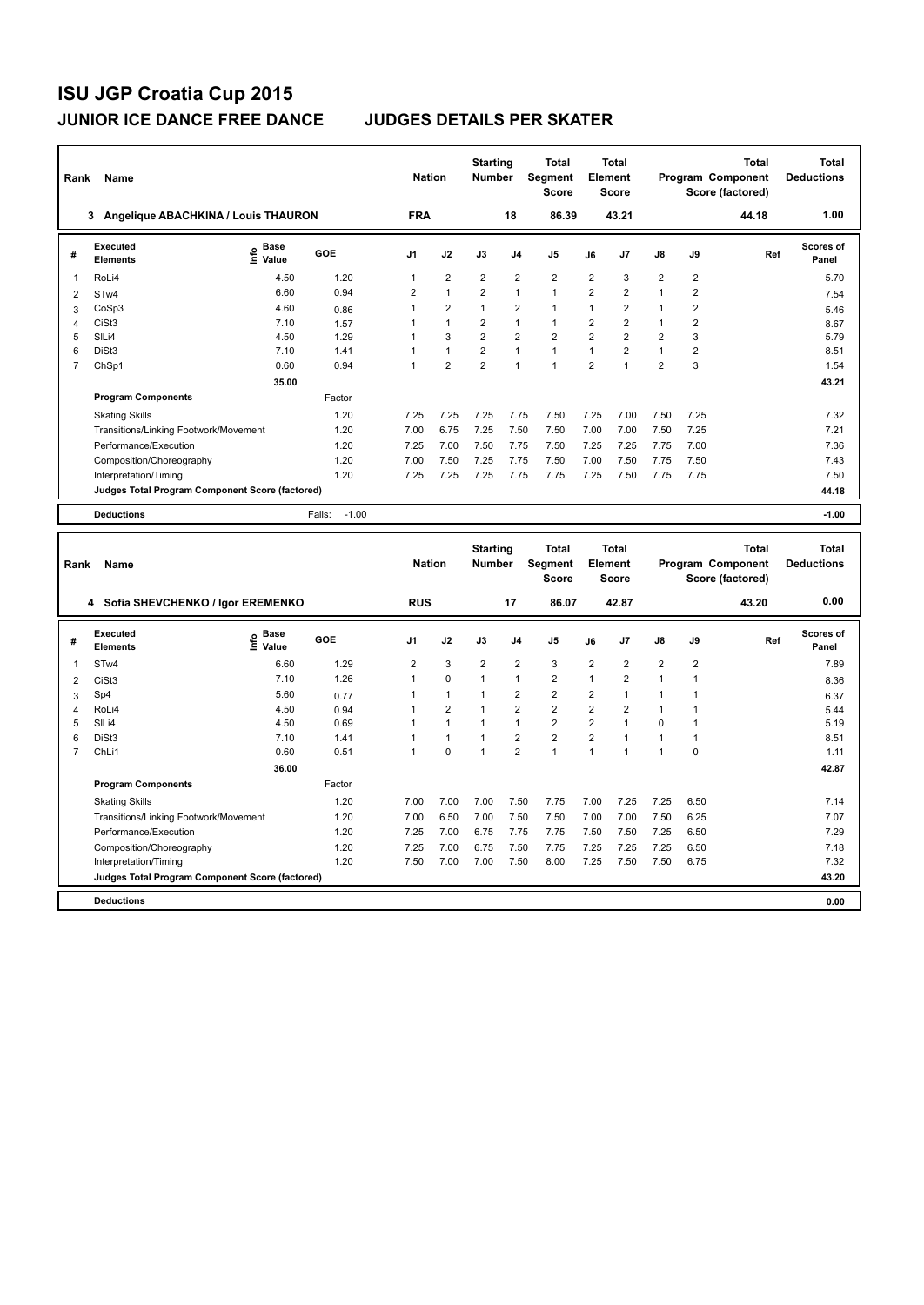| Rank           | Name                                            |                                             |        | <b>Nation</b>  |                      | <b>Starting</b><br><b>Number</b> |                | Total<br><b>Segment</b><br><b>Score</b> |                | <b>Total</b><br>Element<br><b>Score</b> |                |                | <b>Total</b><br>Program Component<br>Score (factored) | Total<br><b>Deductions</b> |
|----------------|-------------------------------------------------|---------------------------------------------|--------|----------------|----------------------|----------------------------------|----------------|-----------------------------------------|----------------|-----------------------------------------|----------------|----------------|-------------------------------------------------------|----------------------------|
|                | Sara GHISLANDI / Giona Terzo ORTENZI<br>5.      |                                             |        | <b>ITA</b>     |                      |                                  | 14             | 80.74                                   |                | 39.25                                   |                |                | 41.49                                                 | 0.00                       |
| #              | Executed<br><b>Elements</b>                     | <b>Base</b><br>e <sup>Base</sup><br>⊆ Value | GOE    | J <sub>1</sub> | J2                   | J3                               | J <sub>4</sub> | J <sub>5</sub>                          | J6             | J7                                      | J8             | J9             | Ref                                                   | Scores of<br>Panel         |
| 1              | SILi4                                           | 4.50                                        | 0.86   | 0              | $\overline{2}$       | $\overline{2}$                   | $\overline{2}$ | $\overline{2}$                          | $\mathbf{1}$   | $\mathbf{1}$                            | $\mathbf{1}$   | $\mathbf{1}$   |                                                       | 5.36                       |
| 2              | ST <sub>w</sub> 4                               | 6.60                                        | 1.20   | $\overline{2}$ | $\overline{2}$       | $\overline{2}$                   | $\overline{2}$ | $\overline{2}$                          | 1              | $\overline{2}$                          | $\overline{2}$ | $\overline{2}$ |                                                       | 7.80                       |
| 3              | CiSt <sub>2</sub>                               | 5.60                                        | 1.10   | 1              | $\blacktriangleleft$ | $\mathbf{1}$                     | $\mathbf{1}$   | $\mathbf{1}$                            | 1              | 1                                       | $\mathbf{1}$   | 1              |                                                       | 6.70                       |
| 4              | CoSp2                                           | 3.60                                        | 0.77   |                | $\overline{1}$       | $\overline{2}$                   | $\overline{2}$ | $\mathbf{1}$                            | 1              | 3                                       | $\mathbf{1}$   | 0              |                                                       | 4.37                       |
| 5              | MiSt <sub>3</sub>                               | 7.10                                        | 1.10   |                | $\mathbf{1}$         | $\mathbf{1}$                     | $\mathbf{1}$   | $\mathbf{1}$                            | $\mathbf{1}$   | $\overline{2}$                          | 1              | 1              |                                                       | 8.20                       |
| 6              | RoLi4                                           | 4.50                                        | 1.03   |                | $\overline{2}$       | $\overline{2}$                   | $\overline{2}$ | $\mathbf{1}$                            | $\overline{2}$ | $\overline{2}$                          | $\mathbf{1}$   | 2              |                                                       | 5.53                       |
| $\overline{7}$ | ChSp1                                           | 0.60                                        | 0.69   | 1              | $\overline{2}$       | $\overline{1}$                   | $\overline{1}$ | $\mathbf{1}$                            | $\mathbf{1}$   | $\overline{2}$                          | $\Omega$       | 1              |                                                       | 1.29                       |
|                |                                                 | 32.50                                       |        |                |                      |                                  |                |                                         |                |                                         |                |                |                                                       | 39.25                      |
|                | <b>Program Components</b>                       |                                             | Factor |                |                      |                                  |                |                                         |                |                                         |                |                |                                                       |                            |
|                | <b>Skating Skills</b>                           |                                             | 1.20   | 6.50           | 7.00                 | 6.50                             | 7.00           | 7.00                                    | 6.75           | 6.25                                    | 7.50           | 6.50           |                                                       | 6.75                       |
|                | Transitions/Linking Footwork/Movement           |                                             | 1.20   | 6.00           | 6.75                 | 6.50                             | 7.00           | 7.00                                    | 6.75           | 6.00                                    | 7.50           | 6.50           |                                                       | 6.64                       |
|                | Performance/Execution                           |                                             | 1.20   | 6.50           | 7.25                 | 7.00                             | 7.25           | 7.25                                    | 7.25           | 6.50                                    | 7.50           | 6.75           |                                                       | 7.04                       |
|                | Composition/Choreography                        |                                             | 1.20   | 6.75           | 7.50                 | 6.50                             | 7.25           | 7.25                                    | 7.00           | 6.50                                    | 7.50           | 6.75           |                                                       | 7.00                       |
|                | Interpretation/Timing                           |                                             | 1.20   | 7.00           | 7.25                 | 6.75                             | 7.25           | 7.25                                    | 7.00           | 7.25                                    | 7.75           | 7.00           |                                                       | 7.14                       |
|                | Judges Total Program Component Score (factored) |                                             |        |                |                      |                                  |                |                                         |                |                                         |                |                |                                                       | 41.49                      |
|                | <b>Deductions</b>                               |                                             |        |                |                      |                                  |                |                                         |                |                                         |                |                |                                                       | 0.00                       |
|                |                                                 |                                             |        |                |                      | <b>Starting</b>                  |                | <b>Total</b>                            |                | <b>Total</b>                            |                |                | <b>Total</b>                                          | <b>Total</b>               |

| Rank | Name                                            |                              |         | <b>Nation</b>  |                | Starting<br><b>Number</b> |                | ιοται<br>Segment<br><b>Score</b> |                      | ιοται<br>Element<br><b>Score</b> |                      |      | ιοται<br>Program Component<br>Score (factored) | Total<br><b>Deductions</b> |
|------|-------------------------------------------------|------------------------------|---------|----------------|----------------|---------------------------|----------------|----------------------------------|----------------------|----------------------------------|----------------------|------|------------------------------------------------|----------------------------|
|      | Gigi BECKER / Luca BECKER<br>6                  |                              |         | <b>USA</b>     |                |                           | 12             | 72.71                            |                      | 35.28                            |                      |      | 38.43                                          | 1.00                       |
| #    | Executed<br><b>Elements</b>                     | <b>Base</b><br>١π۴ο<br>Value | GOE     | J <sub>1</sub> | J2             | J3                        | J <sub>4</sub> | J <sub>5</sub>                   | J6                   | J7                               | J8                   | J9   | Ref                                            | <b>Scores of</b><br>Panel  |
| 1    | RoLi4                                           | 4.50                         | 0.77    | 1              | $\overline{1}$ | $\overline{1}$            | $\overline{2}$ | $\overline{2}$                   | $\overline{2}$       |                                  | $\mathbf{1}$         |      |                                                | 5.27                       |
| 2    | CiSt <sub>2</sub>                               | 5.60                         | 1.10    |                | $\overline{1}$ | 1                         | 1              | $\mathbf{1}$                     | $\blacktriangleleft$ |                                  | 1                    | 2    |                                                | 6.70                       |
| 3    | SILi4                                           | 4.50                         | 0.94    | 0              | $\overline{2}$ | $\overline{2}$            | $\overline{2}$ | $\overline{2}$                   | $\overline{2}$       |                                  |                      |      |                                                | 5.44                       |
| 4    | Sp4                                             | 5.60                         | 0.60    |                | 1              | 1                         | $\overline{1}$ | $\mathbf 0$                      |                      |                                  |                      | 2    |                                                | 6.20                       |
| 5    | STw1                                            | 3.10                         | $-0.36$ | -1             | $-1$           | $-1$                      | $-1$           | $-1$                             | $-2$                 | $-1$                             | $-2$                 | $-1$ |                                                | 2.74                       |
| 6    | DiSt <sub>3</sub>                               | 7.10                         | 0.63    | 0              | $\mathbf 0$    | 0                         | $\overline{1}$ | $\mathbf{1}$                     | $\Omega$             |                                  | $\blacktriangleleft$ |      |                                                | 7.73                       |
| 7    | ChLi1                                           | 0.60                         | 0.60    | 1              | 1              | $\Omega$                  | $\overline{ }$ | $\overline{ }$                   | $\overline{ }$       |                                  |                      |      |                                                | 1.20                       |
|      |                                                 | 31.00                        |         |                |                |                           |                |                                  |                      |                                  |                      |      |                                                | 35.28                      |
|      | <b>Program Components</b>                       |                              | Factor  |                |                |                           |                |                                  |                      |                                  |                      |      |                                                |                            |
|      | <b>Skating Skills</b>                           |                              | 1.20    | 6.00           | 6.50           | 5.75                      | 6.75           | 6.75                             | 6.50                 | 5.50                             | 6.25                 | 6.50 |                                                | 6.32                       |
|      | Transitions/Linking Footwork/Movement           |                              | 1.20    | 5.75           | 6.25           | 5.75                      | 6.75           | 6.50                             | 6.25                 | 5.25                             | 6.25                 | 6.75 |                                                | 6.21                       |
|      | Performance/Execution                           |                              | 1.20    | 6.25           | 6.50           | 6.00                      | 7.00           | 6.75                             | 6.00                 | 5.75                             | 6.50                 | 6.75 |                                                | 6.39                       |
|      | Composition/Choreography                        |                              | 1.20    | 6.00           | 6.75           | 5.75                      | 7.00           | 7.00                             | 6.25                 | 6.00                             | 6.50                 | 7.25 |                                                | 6.50                       |
|      | Interpretation/Timing                           |                              | 1.20    | 6.25           | 6.75           | 5.50                      | 6.75           | 7.25                             | 6.50                 | 6.25                             | 6.50                 | 7.50 |                                                | 6.61                       |
|      | Judges Total Program Component Score (factored) |                              |         |                |                |                           |                |                                  |                      |                                  |                      |      |                                                | 38.43                      |
|      | <b>Deductions</b>                               | Extended lifts:              | $-1.00$ |                |                |                           |                |                                  |                      |                                  |                      |      |                                                | $-1.00$                    |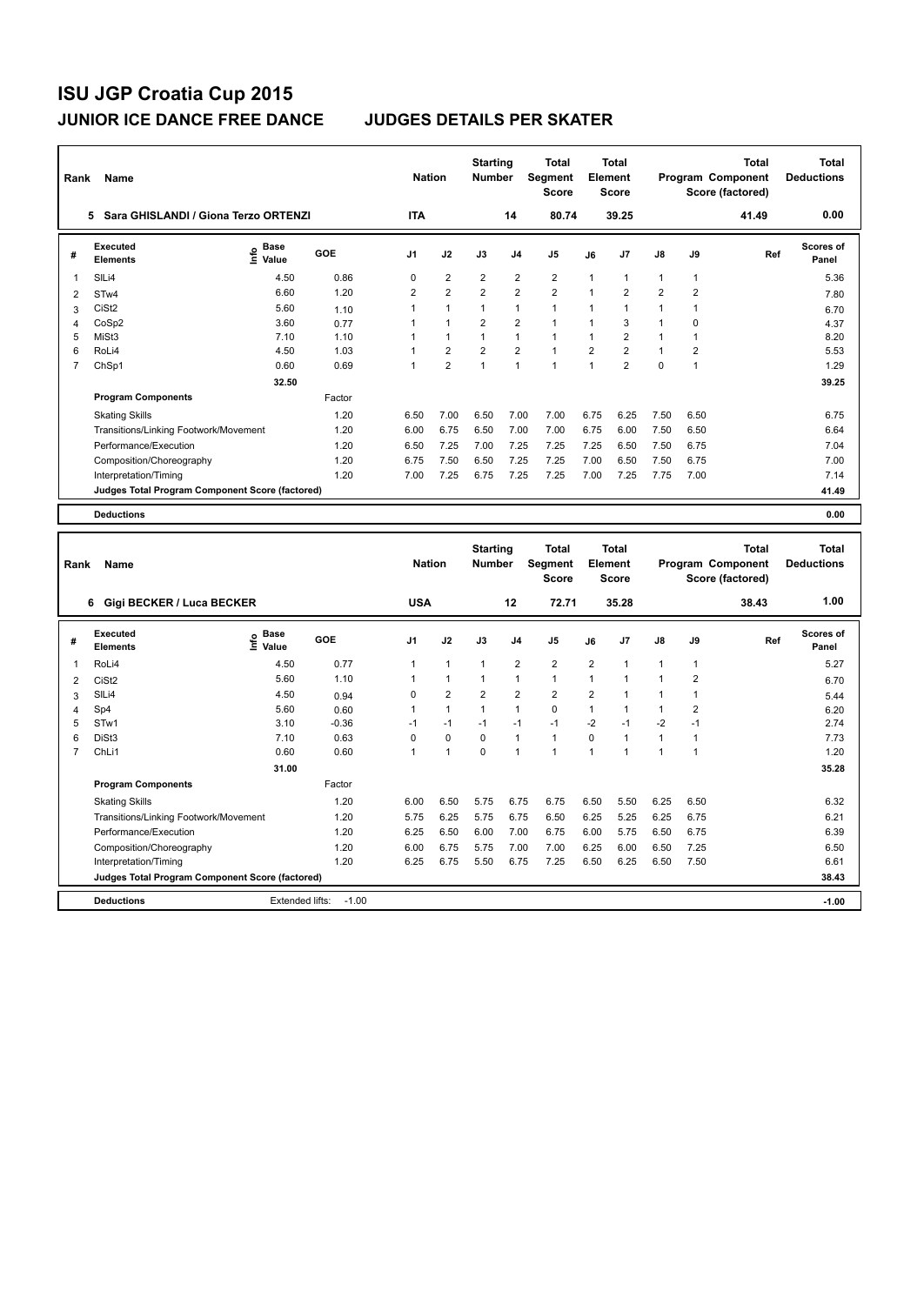| Rank           | Name                                            |                            |        | <b>Nation</b>  |                | <b>Starting</b><br>Number |                | <b>Total</b><br>Segment<br><b>Score</b> |                | Total<br>Element<br><b>Score</b> |               |                         | <b>Total</b><br>Program Component<br>Score (factored) | <b>Total</b><br><b>Deductions</b> |
|----------------|-------------------------------------------------|----------------------------|--------|----------------|----------------|---------------------------|----------------|-----------------------------------------|----------------|----------------------------------|---------------|-------------------------|-------------------------------------------------------|-----------------------------------|
|                | Emilia KALEHANAVA / Uladzislau PALKHOUSKI<br>7  |                            |        | <b>BLR</b>     |                |                           | 11             | 67.93                                   |                | 34.41                            |               |                         | 33.52                                                 | 0.00                              |
| #              | <b>Executed</b><br><b>Elements</b>              | <b>Base</b><br>۴٥<br>Value | GOE    | J <sub>1</sub> | J2             | J3                        | J <sub>4</sub> | J <sub>5</sub>                          | J6             | J7                               | $\mathsf{J}8$ | J9                      | Ref                                                   | <b>Scores of</b><br>Panel         |
| 1              | STw4                                            | 6.60                       | 0.60   | 1              | $\overline{1}$ | $\mathbf{1}$              | $\mathbf 0$    | $\mathbf{1}$                            | $\mathbf{1}$   | $\mathbf{1}$                     | 1             | $\overline{\mathbf{c}}$ |                                                       | 7.20                              |
| $\overline{2}$ | RoLi4                                           | 4.50                       | 0.77   | $\mathbf{1}$   | $\overline{2}$ | $\mathbf{1}$              | $\mathbf{1}$   | $\mathbf{1}$                            | $\mathbf{1}$   | $\overline{2}$                   | $\mathbf{1}$  | $\overline{2}$          |                                                       | 5.27                              |
| 3              | DiSt1                                           | 4.10                       | 0.09   | $\Omega$       | $\Omega$       | $\Omega$                  | $\mathbf 0$    | $\mathbf 0$                             | 1              | $\mathbf{1}$                     | $\Omega$      | $\Omega$                |                                                       | 4.19                              |
| $\overline{4}$ | CiSt <sub>2</sub>                               | 5.60                       | 0.00   | 0              | $\Omega$       | $\Omega$                  | $\mathbf 0$    | $\Omega$                                | $\Omega$       | $\Omega$                         | $\Omega$      | 0                       |                                                       | 5.60                              |
| 5              | CoSp4                                           | 5.60                       | 0.34   | 0              | $\overline{1}$ | $\mathbf 0$               | $\mathbf{1}$   | $\mathbf{1}$                            | $\Omega$       | $-1$                             | $\mathbf{1}$  | 1                       |                                                       | 5.94                              |
| 6              | SILi4                                           | 4.50                       | 0.51   | 1              | $\mathbf 0$    | $\mathbf{1}$              | $\mathbf 0$    | $\mathbf{1}$                            | 1              | $\mathbf{1}$                     | $\mathbf{1}$  | $\mathbf{1}$            |                                                       | 5.01                              |
| $\overline{7}$ | ChLi1                                           | 0.60                       | 0.60   | $\Omega$       | $\overline{1}$ | $\Omega$                  | $\Omega$       | $\mathbf{1}$                            | $\overline{2}$ | $\overline{2}$                   | $\mathbf{1}$  | $\overline{2}$          |                                                       | 1.20                              |
|                |                                                 | 31.50                      |        |                |                |                           |                |                                         |                |                                  |               |                         |                                                       | 34.41                             |
|                | <b>Program Components</b>                       |                            | Factor |                |                |                           |                |                                         |                |                                  |               |                         |                                                       |                                   |
|                | <b>Skating Skills</b>                           |                            | 1.20   | 5.25           | 6.00           | 5.25                      | 5.75           | 5.75                                    | 5.75           | 5.00                             | 5.50          | 5.75                    |                                                       | 5.57                              |
|                | Transitions/Linking Footwork/Movement           |                            | 1.20   | 5.25           | 5.50           | 5.00                      | 5.75           | 5.50                                    | 5.50           | 4.75                             | 5.25          | 5.50                    |                                                       | 5.36                              |
|                | Performance/Execution                           |                            | 1.20   | 5.50           | 5.00           | 5.25                      | 6.00           | 5.50                                    | 6.00           | 5.50                             | 5.75          | 5.75                    |                                                       | 5.61                              |
|                | Composition/Choreography                        |                            | 1.20   | 5.50           | 5.25           | 5.25                      | 6.00           | 5.75                                    | 5.75           | 5.25                             | 5.75          | 6.00                    |                                                       | 5.61                              |
|                | Interpretation/Timing                           |                            | 1.20   | 5.75           | 5.50           | 5.25                      | 5.75           | 5.75                                    | 5.75           | 6.00                             | 6.00          | 6.00                    |                                                       | 5.79                              |
|                | Judges Total Program Component Score (factored) |                            |        |                |                |                           |                |                                         |                |                                  |               |                         |                                                       | 33.52                             |
|                | <b>Deductions</b>                               |                            |        |                |                |                           |                |                                         |                |                                  |               |                         |                                                       | 0.00                              |
|                |                                                 |                            |        |                |                |                           |                |                                         |                |                                  |               |                         |                                                       |                                   |
| Rank           | Name                                            |                            |        | <b>Nation</b>  |                | <b>Starting</b><br>Number |                | Total<br>Segment<br><b>Score</b>        |                | Total<br>Element<br><b>Score</b> |               |                         | <b>Total</b><br>Program Component<br>Score (factored) | Total<br><b>Deductions</b>        |
|                | Maria GOLUBTSOVA / Kirill BELOBROV<br>8         |                            |        | <b>UKR</b>     |                |                           | 9              | 67.40                                   |                | 33.38                            |               |                         | 34.02                                                 | 0.00                              |
| #              | Executed                                        | $e$ Base                   | GOF    | $\mathbf{14}$  | $\mathbf{12}$  | $\overline{\mathbf{3}}$   | $\mathbf{A}$   | 15                                      | IC.            | 17                               | 18            | ١Q                      | <b>Pof</b>                                            | Scores of                         |

| # | <b>Executed</b><br><b>Elements</b>              | $\sum_{k=1}^{\infty}$ Value | GOE    | J <sub>1</sub> | J2                   | J3       | J <sub>4</sub>          | J5       | J6       | J7   | J8       | J9          | Ref | <b>Scores of</b><br>Panel |
|---|-------------------------------------------------|-----------------------------|--------|----------------|----------------------|----------|-------------------------|----------|----------|------|----------|-------------|-----|---------------------------|
| 1 | ST <sub>w</sub> 3                               | 5.60                        | 0.26   | 0              | $-1$                 | 0        | 1                       |          | 0        |      | 1        | $\mathbf 0$ |     | 5.86                      |
| 2 | MiSt <sub>2</sub>                               | 5.60                        | 0.16   | 0              | $\mathbf 0$          | 0        | $\mathbf{1}$            | $\Omega$ | 0        |      | 0        | 0           |     | 5.76                      |
| 3 | RoLi3                                           | 4.00                        | 0.26   | $\Omega$       | 0                    | $\Omega$ | 1                       |          | $\Omega$ |      | $\Omega$ |             |     | 4.26                      |
| 4 | CiSt <sub>2</sub>                               | 5.60                        | 0.00   | 0              | 0                    | 0        | 0                       | 0        | 0        |      | 0        | $\Omega$    |     | 5.60                      |
| 5 | CoSp4                                           | 5.60                        | 0.09   | 0              | 0                    | 0        | $\overline{1}$          | 0        | 0        | 0    | 0        |             |     | 5.69                      |
| 6 | ChSp1                                           | 0.60                        | 0.51   |                | 0                    |          |                         |          |          |      | 0        | 2           |     | 1.11                      |
|   | SILi4                                           | 4.50                        | 0.60   | $\Omega$       | $\blacktriangleleft$ |          | $\overline{\mathbf{1}}$ |          |          |      |          |             |     | 5.10                      |
|   |                                                 | 31.50                       |        |                |                      |          |                         |          |          |      |          |             |     | 33.38                     |
|   | <b>Program Components</b>                       |                             | Factor |                |                      |          |                         |          |          |      |          |             |     |                           |
|   | <b>Skating Skills</b>                           |                             | 1.20   | 5.75           | 5.50                 | 5.50     | 6.25                    | 6.25     | 5.75     | 5.25 | 5.50     | 6.25        |     | 5.79                      |
|   | Transitions/Linking Footwork/Movement           |                             | 1.20   | 5.25           | 5.00                 | 5.25     | 6.25                    | 6.00     | 5.50     | 5.00 | 5.25     | 5.50        |     | 5.39                      |
|   | Performance/Execution                           |                             | 1.20   | 5.50           | 5.25                 | 5.25     | 6.50                    | 6.25     | 6.00     | 5.50 | 5.50     | 6.00        |     | 5.71                      |
|   | Composition/Choreography                        |                             | 1.20   | 5.75           | 5.00                 | 5.50     | 6.50                    | 6.25     | 5.75     | 5.25 | 5.50     | 6.00        |     | 5.71                      |
|   | Interpretation/Timing                           |                             | 1.20   | 5.75           | 5.00                 | 5.25     | 6.25                    | 6.50     | 5.75     | 5.75 | 5.75     | 5.75        |     | 5.75                      |
|   | Judges Total Program Component Score (factored) |                             |        |                |                      |          |                         |          |          |      |          |             |     | 34.02                     |
|   | <b>Deductions</b>                               |                             |        |                |                      |          |                         |          |          |      |          |             |     | 0.00                      |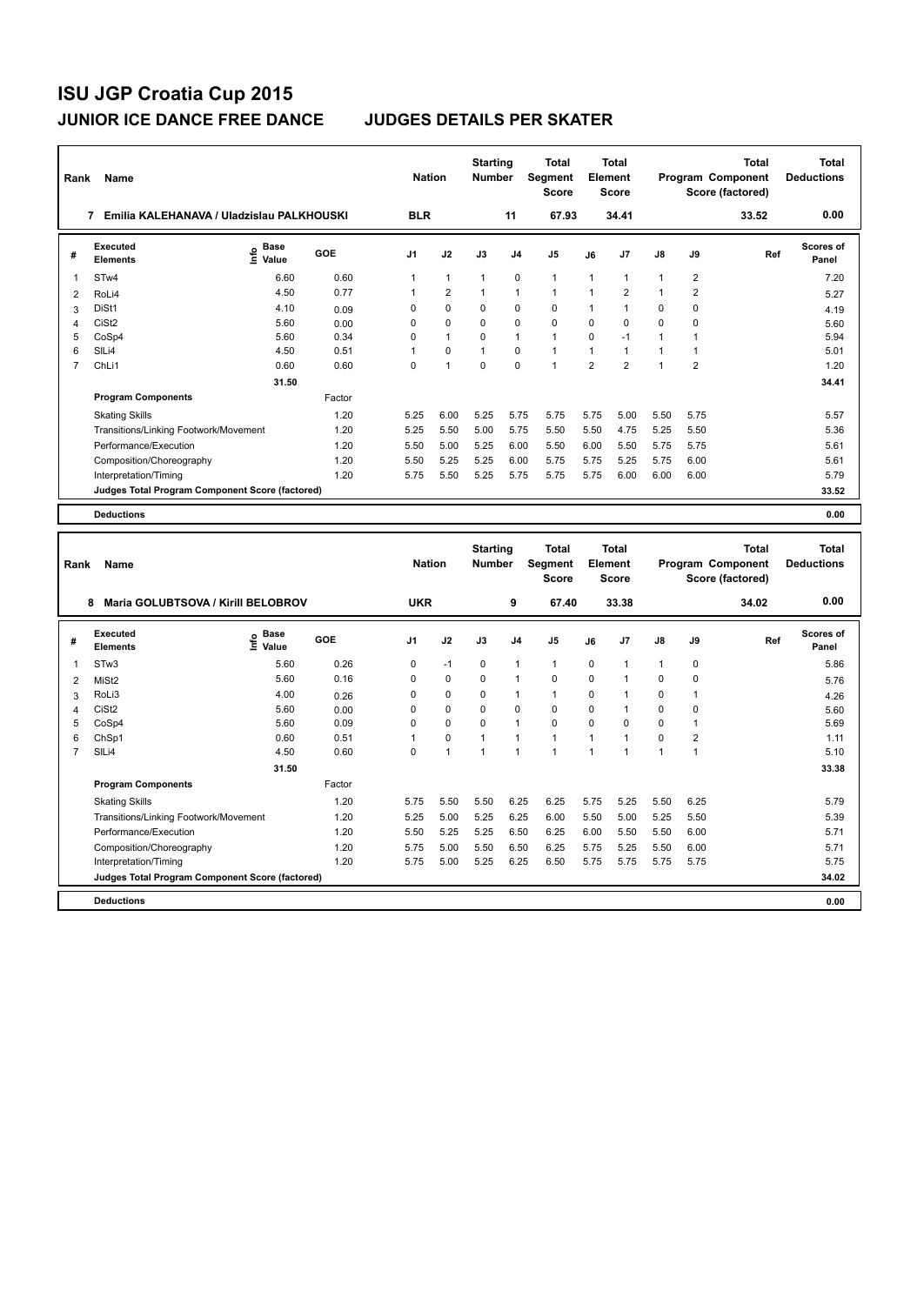| Rank           | Name                                            |                            |            | <b>Nation</b> |                | <b>Starting</b><br><b>Number</b> |                | <b>Total</b><br>Segment<br><b>Score</b> |          | Total<br>Element<br><b>Score</b> |              |              | <b>Total</b><br>Program Component<br>Score (factored) | <b>Total</b><br><b>Deductions</b> |
|----------------|-------------------------------------------------|----------------------------|------------|---------------|----------------|----------------------------------|----------------|-----------------------------------------|----------|----------------------------------|--------------|--------------|-------------------------------------------------------|-----------------------------------|
|                | Audrey CROTEAU-VILLENEUVE / Jeff HOUGH<br>9     |                            |            | CAN           |                |                                  | 10             | 66.52                                   |          | 32.19                            |              |              | 34.33                                                 | 0.00                              |
| #              | <b>Executed</b><br><b>Elements</b>              | <b>Base</b><br>۴ů<br>Value | <b>GOE</b> | J1            | J2             | J3                               | J <sub>4</sub> | J <sub>5</sub>                          | J6       | J7                               | J8           | J9           | Ref                                                   | Scores of<br>Panel                |
| 1              | CoSp4                                           | 5.60                       | 0.26       | $\mathbf{1}$  | 0              | $\mathbf{1}$                     | 0              | 0                                       | 0        | 2                                | 0            | 1            |                                                       | 5.86                              |
| 2              | CiSt <sub>2</sub>                               | 5.60                       | 0.31       | $\Omega$      | $\overline{1}$ | $\mathbf{1}$                     | $\mathbf 0$    | 0                                       | $\Omega$ | $\Omega$                         | 0            | $\mathbf{1}$ |                                                       | 5.91                              |
| 3              | STw <sub>3</sub>                                | 5.60                       | 0.09       | 0             | $\Omega$       | $\Omega$                         | $\mathbf 0$    | $\Omega$                                | $\Omega$ | 0                                | $\mathbf{1}$ | $\mathbf{1}$ |                                                       | 5.69                              |
| 4              | CuLi4                                           | 4.50                       | 0.60       | 0             | $\mathbf{1}$   | 1                                | $\mathbf{1}$   | $\mathbf{1}$                            | 1        | 1                                | $\mathbf{1}$ | 1            |                                                       | 5.10                              |
| 5              | ChSp1                                           | 0.60                       | 0.43       | 0             | $\mathbf{1}$   | 1                                | $\mathbf 0$    | 0                                       | 1        | $\mathbf{1}$                     | $\mathbf{1}$ | 1            |                                                       | 1.03                              |
| 6              | DiSt <sub>2</sub>                               | 5.60                       | 0.00       | 0             | $\mathbf 0$    | $\mathbf 0$                      | $\mathbf 0$    | $\mathbf 0$                             | 0        | 0                                | $\mathbf 0$  | 0            |                                                       | 5.60                              |
| $\overline{7}$ | RoLi2                                           | 3.00                       | 0.00       | $\Omega$      | $\mathbf 0$    | $-1$                             | $\mathbf 0$    | $\mathbf 0$                             | $\Omega$ | $\Omega$                         | 0            | $\mathbf 0$  |                                                       | 3.00                              |
|                |                                                 | 30.50                      |            |               |                |                                  |                |                                         |          |                                  |              |              |                                                       | 32.19                             |
|                | <b>Program Components</b>                       |                            | Factor     |               |                |                                  |                |                                         |          |                                  |              |              |                                                       |                                   |
|                | <b>Skating Skills</b>                           |                            | 1.20       | 6.25          | 6.00           | 5.25                             | 5.75           | 6.00                                    | 6.00     | 4.75                             | 5.75         | 6.25         |                                                       | 5.86                              |
|                | Transitions/Linking Footwork/Movement           |                            | 1.20       | 5.75          | 5.25           | 5.25                             | 5.50           | 5.50                                    | 5.75     | 4.75                             | 5.50         | 6.00         |                                                       | 5.50                              |
|                | Performance/Execution                           |                            | 1.20       | 6.00          | 5.50           | 5.50                             | 5.75           | 5.75                                    | 6.00     | 5.50                             | 6.00         | 6.25         |                                                       | 5.79                              |
|                | Composition/Choreography                        |                            | 1.20       | 6.00          | 5.75           | 5.50                             | 5.75           | 5.75                                    | 5.75     | 5.25                             | 5.75         | 6.25         |                                                       | 5.75                              |
|                | Interpretation/Timing                           |                            | 1.20       | 6.50          | 5.50           | 5.50                             | 5.50           | 6.00                                    | 5.75     | 5.50                             | 6.00         | 5.75         |                                                       | 5.71                              |
|                | Judges Total Program Component Score (factored) |                            |            |               |                |                                  |                |                                         |          |                                  |              |              |                                                       | 34.33                             |
|                | <b>Deductions</b>                               |                            |            |               |                |                                  |                |                                         |          |                                  |              |              |                                                       | 0.00                              |
| Rank           | Name                                            |                            |            | <b>Nation</b> |                | <b>Starting</b><br>Number        |                | <b>Total</b><br>Segment<br><b>Score</b> |          | Total<br>Element<br><b>Score</b> |              |              | <b>Total</b><br>Program Component<br>Score (factored) | <b>Total</b><br><b>Deductions</b> |
|                | Darya POPOVA / Volodymyr NAKISKO<br>10          |                            |            | <b>UKR</b>    |                |                                  | 13             | 60.94                                   |          | 30.61                            |              |              | 31.33                                                 | 1.00                              |
| #              | <b>Executed</b><br><b>Elements</b>              | <b>Base</b><br>١m<br>Value | <b>GOE</b> | J1            | J2             | J3                               | J4             | J <sub>5</sub>                          | J6       | J7                               | J8           | J9           | Ref                                                   | Scores of<br>Panel                |
| 1              | STw1                                            | 3.10                       | 0.00       | 0             | $-1$           | 0                                | $\mathbf 0$    | 0                                       | 0        | 0                                | 0            | 0            |                                                       | 3.10                              |
| $\overline{2}$ | SILi4                                           | 4.50                       | 0.34       | 0             | $\mathbf{1}$   | 0                                | $\mathbf{1}$   | 0                                       | 1        | $\mathbf{1}$                     | 0            | 1            |                                                       | 4.84                              |
| 3              | Sp4                                             | 5.60                       | 0.00       | 0             | 0              | 0                                | $\mathbf 0$    | 0                                       | 0        | 0                                | $-1$         | $\mathbf{1}$ |                                                       | 5.60                              |
| 4              | DiSt <sub>2</sub>                               | 5.60                       | 0.00       | 0             | $\Omega$       | $\Omega$                         | $\Omega$       | $\mathbf 0$                             | $\Omega$ | $\Omega$                         | $\Omega$     | 0            |                                                       | 5.60                              |

|    | <b>Deductions</b>                               | Extended lifts: | $-1.00$     |          |      |          |          |      |      |      |          |      | $-1.00$ |
|----|-------------------------------------------------|-----------------|-------------|----------|------|----------|----------|------|------|------|----------|------|---------|
|    | Judges Total Program Component Score (factored) |                 |             |          |      |          |          |      |      |      |          |      | 31.33   |
|    | Interpretation/Timing                           |                 | 1.20        | 5.50     | 5.00 | 5.25     | 5.75     | 5.50 | 5.25 | 5.25 | 5.25     | 4.75 | 5.29    |
|    | Composition/Choreography                        |                 | 1.20        | 5.25     | 5.50 | 5.00     | 5.50     | 5.25 | 5.50 | 5.50 | 5.25     | 5.00 | 5.32    |
|    | Performance/Execution                           |                 | 1.20        | 5.50     | 5.25 | 5.25     | 5.75     | 5.00 | 5.25 | 5.25 | 5.25     | 4.75 | 5.25    |
|    | Transitions/Linking Footwork/Movement           |                 | 1.20        | 5.00     | 5.00 | 5.25     | 5.50     | 5.00 | 5.00 | 4.75 | 5.00     | 4.75 | 5.00    |
|    | <b>Skating Skills</b>                           |                 | 1.20        | 5.25     | 6.00 | 5.00     | 5.75     | 5.25 | 5.25 | 5.00 | 5.00     | 5.25 | 5.25    |
|    | <b>Program Components</b>                       |                 | Factor      |          |      |          |          |      |      |      |          |      |         |
|    |                                                 | 29.50           |             |          |      |          |          |      |      |      |          |      | 30.61   |
|    | ChSp1                                           | 0.60            | 0.51        |          |      |          | $\Omega$ | 0    |      |      |          |      | 1.11    |
| 6  | CiSt <sub>2</sub>                               | 5.60            | 0.00        | 0        | 0    | 0        | $\Omega$ | 0    | 0    | 0    | 0        | 0    | 5.60    |
| 5. | CuLi4                                           | 4.50            | 0.26        | $\Omega$ | 0    | $\Omega$ |          |      |      | 0    |          | 0    | 4.76    |
|    | DiSt <sub>2</sub>                               | 5.60            | 0.00        | 0        | 0    | 0        | $\Omega$ | 0    | 0    | 0    | 0        | 0    | 5.60    |
| 3. | Op4                                             | O.OU            | <b>U.UU</b> | υ        | v    | v        | u        | v    | v    | u    | $\sim$ 1 |      | 5.60    |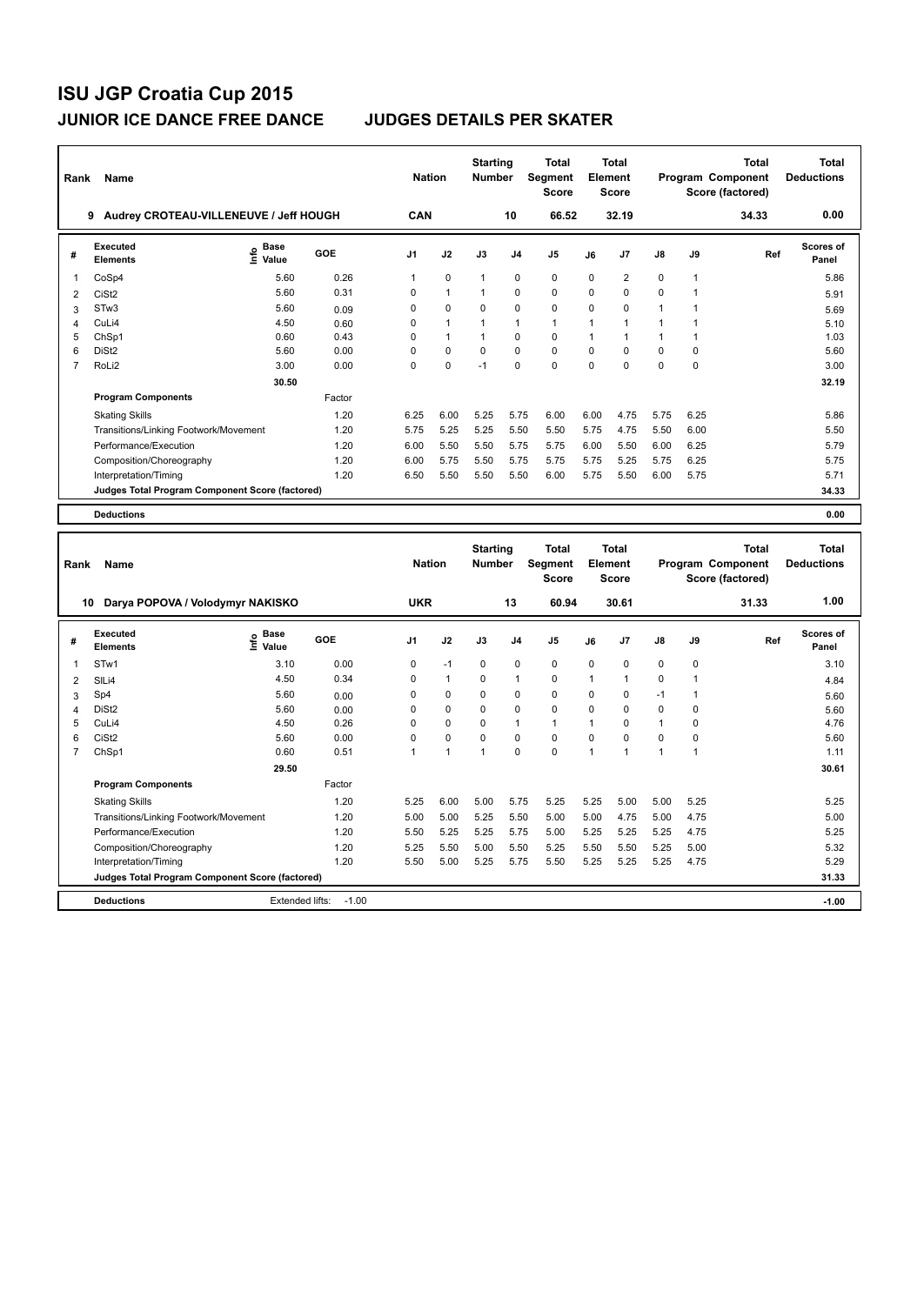| Rank           | Name                                            |                            |         | <b>Nation</b>  |                | <b>Starting</b><br><b>Number</b> |                | Total<br>Segment<br><b>Score</b>        |                | <b>Total</b><br>Element<br><b>Score</b> |              |              | <b>Total</b><br>Program Component<br>Score (factored) | Total<br><b>Deductions</b>        |
|----------------|-------------------------------------------------|----------------------------|---------|----------------|----------------|----------------------------------|----------------|-----------------------------------------|----------------|-----------------------------------------|--------------|--------------|-------------------------------------------------------|-----------------------------------|
|                | Villö MARTON / Danyil SEMKO<br>11               |                            |         | <b>HUN</b>     |                |                                  | 5              | 54.85                                   |                | 26.01                                   |              |              | 28.84                                                 | 0.00                              |
| #              | Executed<br><b>Elements</b>                     | <b>Base</b><br>۴o<br>Value | GOE     | J <sub>1</sub> | J2             | J3                               | J <sub>4</sub> | J5                                      | J6             | J7                                      | J8           | J9           | Ref                                                   | <b>Scores of</b><br>Panel         |
| 1              | CiSt <sub>2</sub>                               | 5.60                       | 0.00    | 0              | $\mathbf 0$    | $\mathbf 0$                      | $\mathbf 0$    | $\mathbf 0$                             | 0              | 0                                       | 0            | $\mathbf{1}$ |                                                       | 5.60                              |
| $\overline{2}$ | STw1                                            | 3.10                       | $-0.04$ | 0              | $-1$           | 0                                | 0              | $\mathbf 0$                             | $-1$           | 0                                       | $\mathbf{1}$ | 0            |                                                       | 3.06                              |
| 3              | Sp <sub>2</sub>                                 | 3.60                       | $-0.14$ | $-1$           | 0              | 0                                | 0              | $-1$                                    | 0              | 1                                       | $-1$         | 0            |                                                       | 3.46                              |
| 4              | ChSp1                                           | 0.60                       | 0.26    | 0              | 0              | 0                                | $\mathbf{1}$   | $\mathbf 0$                             | 1              | $\mathbf{1}$                            | 1            | 0            |                                                       | 0.86                              |
| 5              | SILi4                                           | 4.50                       | 0.17    | 0              | $-1$           | 0                                | $\mathbf 0$    | $\overline{1}$                          | $\mathbf{1}$   | $\Omega$                                | $\mathbf{1}$ | 0            |                                                       | 4.67                              |
| 6              | RoLi3                                           | 4.00                       | 0.26    | 0              | 0              | 1                                | $\overline{1}$ | $\pmb{0}$                               | 0              | 1                                       | 0            | $\mathbf{1}$ |                                                       | 4.26                              |
| $\overline{7}$ | MiSt1                                           | 4.10                       | 0.00    | 0              | 0              | $\Omega$                         | $\Omega$       | $\Omega$                                | $-1$           | $\Omega$                                | $\mathbf 0$  | $\mathbf{1}$ |                                                       | 4.10                              |
|                |                                                 | 25.50                      |         |                |                |                                  |                |                                         |                |                                         |              |              |                                                       | 26.01                             |
|                | <b>Program Components</b>                       |                            | Factor  |                |                |                                  |                |                                         |                |                                         |              |              |                                                       |                                   |
|                | <b>Skating Skills</b>                           |                            | 1.20    | 4.75           | 5.00           | 4.50                             | 5.25           | 4.75                                    | 4.75           | 4.75                                    | 5.00         | 4.75         |                                                       | 4.82                              |
|                | Transitions/Linking Footwork/Movement           |                            | 1.20    | 4.50           | 4.50           | 4.50                             | 5.25           | 4.50                                    | 4.50           | 5.00                                    | 4.75         | 4.50         |                                                       | 4.61                              |
|                | Performance/Execution                           |                            | 1.20    | 4.75           | 4.50           | 4.75                             | 5.50           | 4.75                                    | 5.00           | 4.75                                    | 5.25         | 4.75         |                                                       | 4.86                              |
|                | Composition/Choreography                        |                            | 1.20    | 4.75           | 5.00           | 4.50                             | 5.50           | 4.75                                    | 5.00           | 5.00                                    | 5.00         | 4.50         |                                                       | 4.86                              |
|                | Interpretation/Timing                           |                            | 1.20    | 4.75           | 4.75           | 4.75                             | 5.25           | 5.00                                    | 4.75           | 5.25                                    | 5.00         | 4.75         |                                                       | 4.89                              |
|                | Judges Total Program Component Score (factored) |                            |         |                |                |                                  |                |                                         |                |                                         |              |              |                                                       | 28.84                             |
|                | <b>Deductions</b>                               |                            |         |                |                |                                  |                |                                         |                |                                         |              |              |                                                       | 0.00                              |
|                |                                                 |                            |         |                |                |                                  |                |                                         |                |                                         |              |              |                                                       |                                   |
| Rank           | Name                                            |                            |         | <b>Nation</b>  |                | <b>Starting</b><br><b>Number</b> |                | <b>Total</b><br>Segment<br><b>Score</b> |                | <b>Total</b><br>Element<br><b>Score</b> |              |              | <b>Total</b><br>Program Component<br>Score (factored) | <b>Total</b><br><b>Deductions</b> |
|                | 12 Viktoria SEMENJUK / Artur GRUZDEV            |                            |         | <b>EST</b>     |                |                                  | 4              | 54.37                                   |                | 27.62                                   |              |              | 26.75                                                 | 0.00                              |
| #              | <b>Executed</b><br><b>Elements</b>              | Base<br>١mfo<br>Value      | GOE     | J1             | J2             | J3                               | J4             | J5                                      | J6             | J7                                      | J8           | J9           | Ref                                                   | <b>Scores of</b><br>Panel         |
| 1              | CiSt1                                           | 4.10                       | 0.09    | 0              | 0              | $\mathbf{1}$                     | $\mathbf 0$    | $\pmb{0}$                               | 0              | 1                                       | 0            | 0            |                                                       | 4.19                              |
| 2              | SILi4                                           | 4.50                       | 0.17    | 0              | $\mathbf{1}$   | 0                                | $\mathbf 0$    | $\mathbf 0$                             | $\mathbf 0$    | $\mathbf{1}$                            | $\mathbf{1}$ | 0            |                                                       | 4.67                              |
| 3              | RoLi4                                           | 4.50                       | 0.09    | 0              | $\mathbf{1}$   | 0                                | $\mathbf{1}$   | $\mathbf 0$                             | 0              | 0                                       | 0            | 0            |                                                       | 4.59                              |
| $\overline{4}$ | CoSp2                                           | 3.60                       | 0.10    | 0              | 0              | 0                                | $\mathbf{1}$   | $\mathbf{1}$                            | $\Omega$       | $-1$                                    | $-1$         | 1            |                                                       | 3.70                              |
| 5              | STw3                                            | 5.60                       | 0.00    | 0              | 0              | 0                                | 0              | $\mathbf 0$                             | 0              | 0                                       | 0            | 1            |                                                       | 5.60                              |
| 6              | DiSt1                                           | 4.10                       | 0.00    | 0              | 0              | $-1$                             | 0              | $\mathbf 0$                             | $\mathbf 0$    | $\Omega$                                | 0            | $\mathbf{1}$ |                                                       | 4.10                              |
|                | $O1$ : $A$                                      | 0.00                       | 0.47    | $\sim$         | $\overline{a}$ | $\overline{a}$                   | $\sim$         | $\overline{a}$                          | $\overline{a}$ | $\sim$                                  | $\sim$       | $\sim$       |                                                       | 0.77                              |

| Rank | Name                                            |                              |            | <b>Nation</b>  |              | Number   |                | Segment<br><b>Score</b> |                | Element<br><b>Score</b> |                |      | Program Component<br>Score (factored) | <b>Deductions</b>  |
|------|-------------------------------------------------|------------------------------|------------|----------------|--------------|----------|----------------|-------------------------|----------------|-------------------------|----------------|------|---------------------------------------|--------------------|
|      | <b>Viktoria SEMENJUK / Artur GRUZDEV</b><br>12  |                              |            | <b>EST</b>     |              |          | 4              | 54.37                   |                | 27.62                   |                |      | 26.75                                 | 0.00               |
| #    | <b>Executed</b><br><b>Elements</b>              | <b>Base</b><br>lnfo<br>Value | <b>GOE</b> | J <sub>1</sub> | J2           | J3       | J <sub>4</sub> | J <sub>5</sub>          | J6             | J <sub>7</sub>          | J8             | J9   | Ref                                   | Scores of<br>Panel |
| 1    | CiSt1                                           | 4.10                         | 0.09       | 0              | 0            | 1        | 0              | $\mathbf 0$             | 0              |                         | 0              | 0    |                                       | 4.19               |
| 2    | SILi4                                           | 4.50                         | 0.17       | 0              | $\mathbf{1}$ | 0        | 0              | 0                       | 0              |                         | $\overline{1}$ | 0    |                                       | 4.67               |
| 3    | RoLi4                                           | 4.50                         | 0.09       | $\Omega$       | $\mathbf{1}$ | $\Omega$ | $\mathbf{1}$   | 0                       | $\Omega$       | $\Omega$                | 0              | 0    |                                       | 4.59               |
| 4    | CoSp2                                           | 3.60                         | 0.10       | $\Omega$       | 0            | 0        | 1              | $\mathbf{1}$            | $\Omega$       | $-1$                    | -1             |      |                                       | 3.70               |
| 5    | STw <sub>3</sub>                                | 5.60                         | 0.00       | 0              | 0            | $\Omega$ | 0              | 0                       | $\Omega$       | $\Omega$                | 0              |      |                                       | 5.60               |
| 6    | DiSt1                                           | 4.10                         | 0.00       | 0              | 0            | $-1$     | 0              | 0                       | $\Omega$       | 0                       | 0              |      |                                       | 4.10               |
|      | ChL <sub>i1</sub>                               | 0.60                         | 0.17       | 0              | $-1$         |          | 0              | $\mathbf{1}$            | $\overline{ }$ | $\Omega$                | 0              | 0    |                                       | 0.77               |
|      |                                                 | 27.00                        |            |                |              |          |                |                         |                |                         |                |      |                                       | 27.62              |
|      | <b>Program Components</b>                       |                              | Factor     |                |              |          |                |                         |                |                         |                |      |                                       |                    |
|      | <b>Skating Skills</b>                           |                              | 1.20       | 4.50           | 4.75         | 4.25     | 4.50           | 4.75                    | 4.75           | 4.00                    | 4.50           | 5.25 |                                       | 4.57               |
|      | Transitions/Linking Footwork/Movement           |                              | 1.20       | 4.00           | 4.00         | 4.00     | 4.25           | 4.25                    | 4.25           | 4.00                    | 4.25           | 4.75 |                                       | 4.14               |
|      | Performance/Execution                           |                              | 1.20       | 4.50           | 4.50         | 4.50     | 4.50           | 4.50                    | 4.50           | 4.25                    | 4.50           | 5.00 |                                       | 4.50               |
|      | Composition/Choreography                        |                              | 1.20       | 4.25           | 4.25         | 4.00     | 4.50           | 4.75                    | 4.75           | 4.75                    | 4.50           | 5.25 |                                       | 4.54               |
|      | Interpretation/Timing                           |                              | 1.20       | 4.75           | 4.00         | 4.50     | 4.50           | 4.75                    | 4.75           | 4.25                    | 4.25           | 5.25 |                                       | 4.54               |
|      | Judges Total Program Component Score (factored) |                              |            |                |              |          |                |                         |                |                         |                |      |                                       | 26.75              |
|      | <b>Deductions</b>                               |                              |            |                |              |          |                |                         |                |                         |                |      |                                       | 0.00               |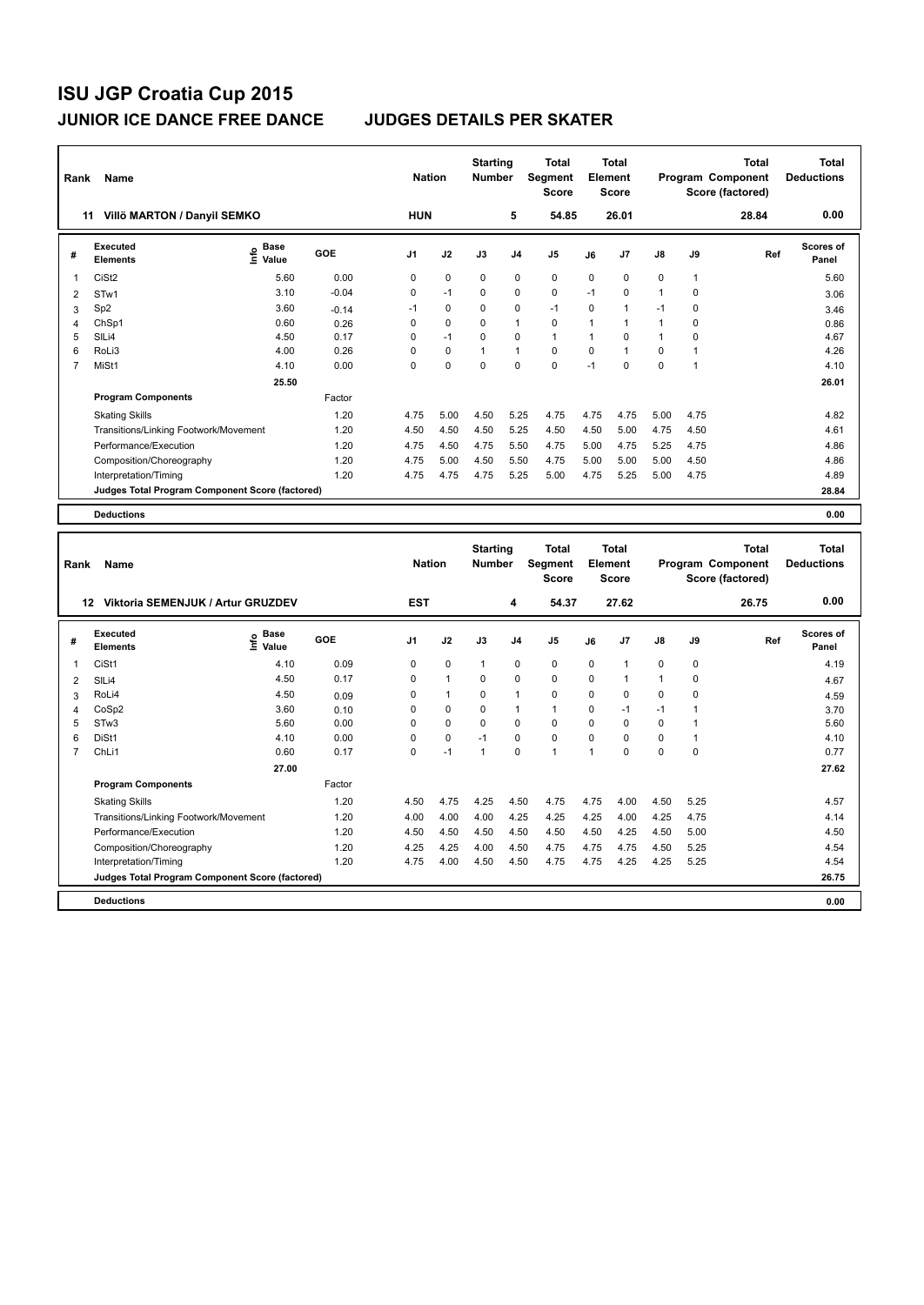| Rank | Name                                            |                     |         | <b>Nation</b>  |              | <b>Starting</b><br><b>Number</b> |                | <b>Total</b><br>Segment<br><b>Score</b> |          | <b>Total</b><br>Element<br><b>Score</b> |               |      | <b>Total</b><br>Program Component<br>Score (factored) | Total<br><b>Deductions</b> |
|------|-------------------------------------------------|---------------------|---------|----------------|--------------|----------------------------------|----------------|-----------------------------------------|----------|-----------------------------------------|---------------|------|-------------------------------------------------------|----------------------------|
| 13   | Alexandra BORISOVA / Cezary ZAWADZKI            |                     |         | <b>POL</b>     |              |                                  | 7              | 53.30                                   |          | 24.37                                   |               |      | 28.93                                                 | 0.00                       |
| #    | Executed<br><b>Elements</b>                     | Base<br>۴o<br>Value | GOE     | J <sub>1</sub> | J2           | J3                               | J <sub>4</sub> | J <sub>5</sub>                          | J6       | J <sub>7</sub>                          | $\mathsf{J}8$ | J9   | Ref                                                   | Scores of<br>Panel         |
| 1    | STw1                                            | 3.10                | 0.00    | 0              | $\mathbf 0$  | $\Omega$                         | $\Omega$       | $\Omega$                                | $\Omega$ | 0                                       | 0             | 0    |                                                       | 3.10                       |
| 2    | SILi4                                           | 4.50                | 0.17    | 0              | $-1$         | $\Omega$                         | $\mathbf{1}$   | $\mathbf{1}$                            | 1        | 0                                       | 0             | 0    |                                                       | 4.67                       |
| 3    | Sp <sub>2</sub>                                 | 3.60                | 0.00    | 0              | $\mathbf 0$  | $\overline{1}$                   | 0              | $\mathbf 0$                             | $\Omega$ | 0                                       | $-1$          | 0    |                                                       | 3.60                       |
| 4    | ChSp1                                           | 0.60                | 0.17    | 0              | $\mathbf{1}$ | 1                                | $\mathbf 0$    | 0                                       | $\Omega$ | 0                                       | 0             |      |                                                       | 0.77                       |
| 5    | SeSt1                                           | 4.10                | $-0.14$ | 0              | $\Omega$     | $-1$                             | $\Omega$       | $\Omega$                                | $\Omega$ | 0                                       | $-1$          | $-1$ |                                                       | 3.96                       |
| 6    | DiSt1                                           | 4.10                | 0.00    | 0              | $\mathbf 0$  | $\mathbf 0$                      | $\mathbf 0$    | 0                                       | 0        | 0                                       | $-1$          | 1    |                                                       | 4.10                       |
| 7    | RoLi3                                           | 4.00                | 0.17    | 0              | $\mathbf 0$  | $\Omega$                         | $\overline{1}$ | $\overline{1}$                          | $\Omega$ | 1                                       | $\Omega$      | 0    |                                                       | 4.17                       |
|      |                                                 | 24.00               |         |                |              |                                  |                |                                         |          |                                         |               |      |                                                       | 24.37                      |
|      | <b>Program Components</b>                       |                     | Factor  |                |              |                                  |                |                                         |          |                                         |               |      |                                                       |                            |
|      | <b>Skating Skills</b>                           |                     | 1.20    | 4.75           | 5.25         | 4.50                             | 5.25           | 5.25                                    | 5.00     | 4.50                                    | 4.75          | 4.50 |                                                       | 4.86                       |
|      | Transitions/Linking Footwork/Movement           |                     | 1.20    | 4.50           | 4.75         | 4.75                             | 5.00           | 5.00                                    | 4.50     | 4.25                                    | 4.75          | 4.50 |                                                       | 4.68                       |
|      | Performance/Execution                           |                     | 1.20    | 4.75           | 5.00         | 4.75                             | 5.25           | 5.00                                    | 5.00     | 4.75                                    | 5.00          | 4.50 |                                                       | 4.89                       |
|      | Composition/Choreography                        |                     | 1.20    | 4.50           | 5.25         | 4.50                             | 5.25           | 5.00                                    | 5.25     | 4.25                                    | 4.50          | 4.75 |                                                       | 4.82                       |
|      | Interpretation/Timing                           |                     | 1.20    | 4.75           | 5.00         | 4.75                             | 5.00           | 5.25                                    | 4.75     | 4.50                                    | 4.75          | 5.00 |                                                       | 4.86                       |
|      | Judges Total Program Component Score (factored) |                     |         |                |              |                                  |                |                                         |          |                                         |               |      |                                                       | 28.93                      |
|      | <b>Deductions</b>                               |                     |         |                |              |                                  |                |                                         |          |                                         |               |      |                                                       | 0.00                       |
|      |                                                 |                     |         |                |              |                                  |                |                                         |          |                                         |               |      |                                                       |                            |
| Rank | Name                                            |                     |         | <b>Nation</b>  |              | <b>Starting</b><br><b>Number</b> |                | <b>Total</b><br>Segment                 |          | <b>Total</b><br>Element                 |               |      | <b>Total</b><br>Program Component                     | Total<br><b>Deductions</b> |

| Rank | Name                                            |                           |            | <b>Nation</b> |              | <b>Number</b> |                | Segment<br><b>Score</b> |      | Element<br><b>Score</b> |               |                | Program Component<br>Score (factored) | <b>Deductions</b>         |
|------|-------------------------------------------------|---------------------------|------------|---------------|--------------|---------------|----------------|-------------------------|------|-------------------------|---------------|----------------|---------------------------------------|---------------------------|
|      | 14 Kumiko MAEDA / Junya WATANABE                |                           |            | <b>JPN</b>    |              |               | 6              | 52.28                   |      | 23.38                   |               |                | 28.90                                 | 0.00                      |
| #    | <b>Executed</b><br><b>Elements</b>              | Base<br>e Base<br>E Value | <b>GOE</b> | J1            | J2           | J3            | J <sub>4</sub> | J5                      | J6   | J7                      | $\mathsf{J}8$ | J9             | Ref                                   | <b>Scores of</b><br>Panel |
|      | STw1                                            | 3.10                      | 0.09       | 0             | $\mathbf{1}$ | 0             | 0              | 0                       | 0    | 1                       | 0             | 0              |                                       | 3.19                      |
| 2    | RoLi <sub>2</sub>                               | 3.00                      | 0.60       | 1             | $\mathbf{1}$ | 1             | $\mathbf{1}$   | 0                       | 1    | 1                       | 1             | $\overline{2}$ |                                       | 3.60                      |
| 3    | CiSt1                                           | 4.10                      | 0.00       | 0             | 0            | 0             | 0              | 0                       | 0    | 0                       | 0             | $\Omega$       |                                       | 4.10                      |
| 4    | CuLi3                                           | 4.00                      | 0.34       | $\Omega$      | $\mathbf{1}$ |               | $\mathbf{1}$   | 0                       | 0    | 1                       | 0             |                |                                       | 4.34                      |
| 5    | CoSp2                                           | 3.60                      | $-0.07$    | $-1$          | 0            | 0             | $\Omega$       | 0                       | 0    | $\Omega$                | $-1$          |                |                                       | 3.53                      |
| 6    | DiSt1                                           | 4.10                      | $-0.07$    | 0             | 0            | 1             | 0              | 0                       | 0    | 0                       | $-1$          | $-1$           |                                       | 4.03                      |
|      | ChTw1                                           | 0.60                      | $-0.01$    | $\Omega$      | 0            | $-1$          | 0              | 0                       | 0    | $\Omega$                | 0             | $-1$           |                                       | 0.59                      |
|      |                                                 | 22.50                     |            |               |              |               |                |                         |      |                         |               |                |                                       | 23.38                     |
|      | <b>Program Components</b>                       |                           | Factor     |               |              |               |                |                         |      |                         |               |                |                                       |                           |
|      | <b>Skating Skills</b>                           |                           | 1.20       | 4.75          | 5.25         | 4.75          | 5.25           | 5.25                    | 4.75 | 4.50                    | 5.00          | 5.25           |                                       | 5.00                      |
|      | Transitions/Linking Footwork/Movement           |                           | 1.20       | 4.50          | 4.50         | 4.50          | 4.75           | 4.75                    | 4.75 | 4.00                    | 5.00          | 4.50           |                                       | 4.61                      |
|      | Performance/Execution                           |                           | 1.20       | 4.50          | 5.00         | 4.00          | 5.00           | 4.75                    | 5.00 | 4.50                    | 5.00          | 4.75           |                                       | 4.79                      |
|      | Composition/Choreography                        |                           | 1.20       | 4.50          | 5.25         | 4.50          | 5.00           | 5.00                    | 5.25 | 4.00                    | 5.00          | 5.00           |                                       | 4.89                      |
|      | Interpretation/Timing                           |                           | 1.20       | 4.25          | 5.00         | 4.25          | 5.00           | 5.25                    | 4.75 | 4.75                    | 5.00          | 4.75           |                                       | 4.79                      |
|      | Judges Total Program Component Score (factored) |                           |            |               |              |               |                |                         |      |                         |               |                |                                       | 28.90                     |
|      | <b>Deductions</b>                               |                           |            |               |              |               |                |                         |      |                         |               |                |                                       | 0.00                      |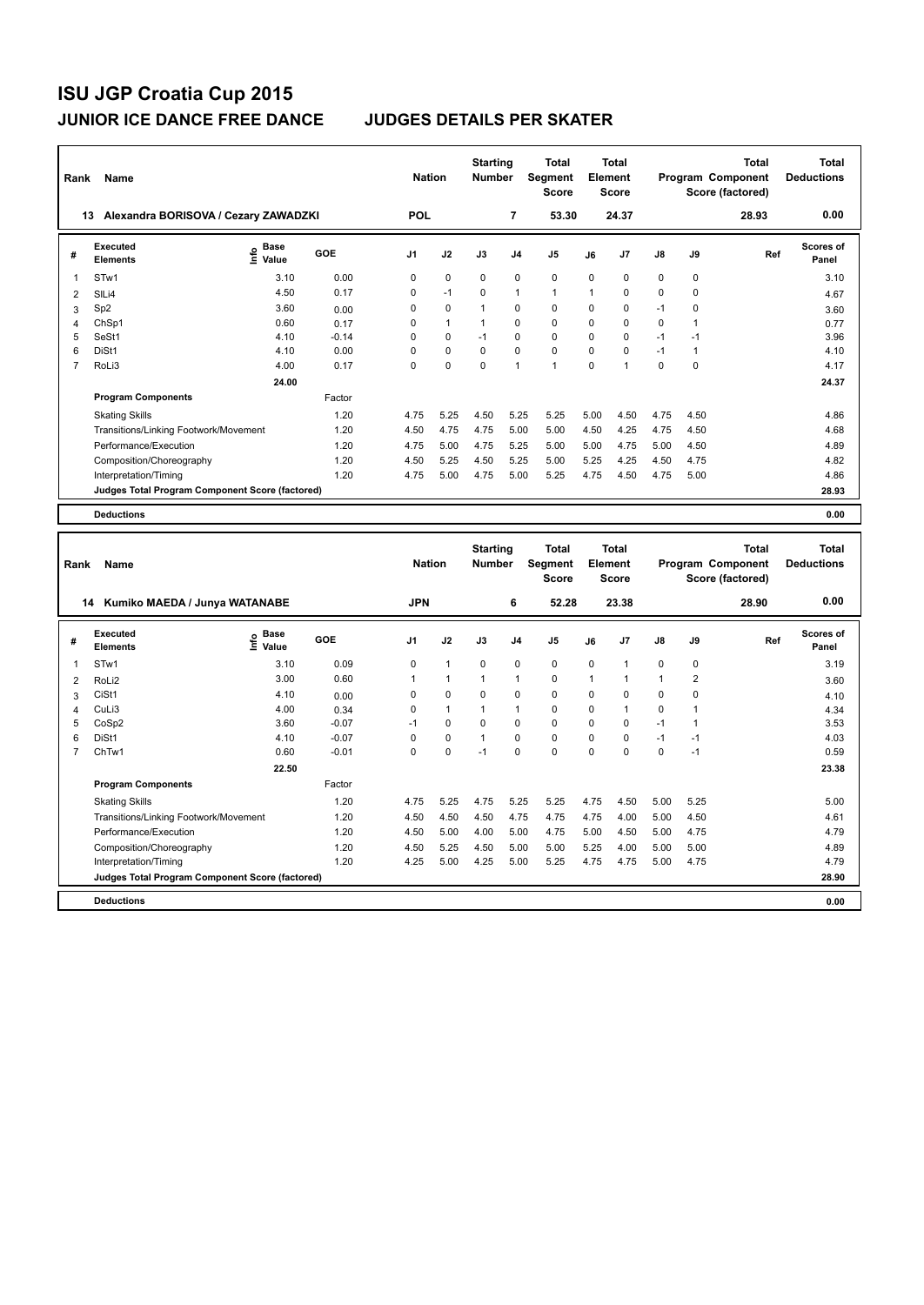| Rank           | Name                                            |                              |                   | <b>Nation</b>  |             | <b>Starting</b><br><b>Number</b> |                | <b>Total</b><br>Segment<br><b>Score</b> |          | <b>Total</b><br>Element<br><b>Score</b> |               |             | <b>Total</b><br><b>Program Component</b><br>Score (factored) | Total<br><b>Deductions</b> |
|----------------|-------------------------------------------------|------------------------------|-------------------|----------------|-------------|----------------------------------|----------------|-----------------------------------------|----------|-----------------------------------------|---------------|-------------|--------------------------------------------------------------|----------------------------|
| 15             | Sandrine HOFSTETTER / Benjamin STEFFAN          |                              |                   | <b>GER</b>     |             |                                  | 8              | 51.93                                   |          | 25.93                                   |               |             | 27.00                                                        | 1.00                       |
| #              | Executed<br><b>Elements</b>                     | <b>Base</b><br>١nfo<br>Value | GOE               | J <sub>1</sub> | J2          | J3                               | J <sub>4</sub> | J <sub>5</sub>                          | J6       | J7                                      | $\mathsf{J}8$ | J9          | Ref                                                          | Scores of<br>Panel         |
| 1              | SILi4                                           | 4.50                         | 0.51              | 0              | 0           | $\mathbf{1}$                     | $\mathbf{1}$   | $\mathbf{1}$                            | 1        | 1                                       | 1             | 1           |                                                              | 5.01                       |
| 2              | DiSt1                                           | 4.10                         | 0.09              | $\Omega$       | $-1$        | 1                                | $\mathbf 0$    | $\mathbf 0$                             | 0        | $\mathbf{1}$                            | 0             | $\mathbf 0$ |                                                              | 4.19                       |
| 3              | STw <sub>3</sub>                                | 5.60                         | 0.00              | 0              | $\mathbf 0$ | $\Omega$                         | $\mathbf 0$    | $\mathbf 0$                             | 0        | 1                                       | $-1$          | 0           |                                                              | 5.60                       |
| 4              | CoSp2                                           | 3.60                         | $-0.71$           | $-2$           | $-2$        | $-1$                             | $-1$           | $-1$                                    | $-1$     | $\mathbf 0$                             | $-2$          | $-2$        |                                                              | 2.89                       |
| 5              | CiSt1                                           | 4.10                         | $-0.36$           | $-1$           | $-1$        | $\Omega$                         | $-1$           | $\Omega$                                | $-1$     | $\Omega$                                | $-1$          | $-1$        |                                                              | 3.74                       |
| 6              | RoLi4                                           | 4.50                         | 0.00              | $-1$           | $\Omega$    | $\Omega$                         | $\Omega$       | $\Omega$                                | $\Omega$ | $\mathbf{1}$                            | 0             | $\Omega$    |                                                              | 4.50                       |
| $\overline{7}$ | ChLi                                            | 0.00                         | 0.00              |                |             |                                  |                |                                         |          |                                         |               |             |                                                              | 0.00                       |
|                |                                                 | 26.40                        |                   |                |             |                                  |                |                                         |          |                                         |               |             |                                                              | 25.93                      |
|                | <b>Program Components</b>                       |                              | Factor            |                |             |                                  |                |                                         |          |                                         |               |             |                                                              |                            |
|                | <b>Skating Skills</b>                           |                              | 1.20              | 4.50           | 4.75        | 4.75                             | 4.50           | 4.75                                    | 4.25     | 5.25                                    | 4.50          | 4.75        |                                                              | 4.64                       |
|                | Transitions/Linking Footwork/Movement           |                              | 1.20              | 4.00           | 4.00        | 4.50                             | 4.25           | 4.50                                    | 4.00     | 5.00                                    | 4.25          | 4.50        |                                                              | 4.29                       |
|                | Performance/Execution                           |                              | 1.20              | 4.00           | 4.25        | 4.75                             | 4.50           | 4.75                                    | 4.75     | 5.50                                    | 4.50          | 3.75        |                                                              | 4.50                       |
|                | Composition/Choreography                        |                              | 1.20              | 4.50           | 4.00        | 4.50                             | 4.50           | 5.00                                    | 4.50     | 5.00                                    | 4.50          | 4.50        |                                                              | 4.57                       |
|                | Interpretation/Timing                           |                              | 1.20              | 4.50           | 4.00        | 4.50                             | 4.50           | 5.25                                    | 4.25     | 5.25                                    | 4.25          | 4.25        |                                                              | 4.50                       |
|                | Judges Total Program Component Score (factored) |                              |                   |                |             |                                  |                |                                         |          |                                         |               |             |                                                              | 27.00                      |
|                | <b>Deductions</b>                               |                              | $-1.00$<br>Falls: |                |             |                                  |                |                                         |          |                                         |               |             |                                                              | $-1.00$                    |
| Rank           | Name                                            |                              |                   | <b>Nation</b>  |             | <b>Starting</b><br><b>Number</b> |                | <b>Total</b><br>Segment<br><b>Score</b> |          | <b>Total</b><br>Element<br><b>Score</b> |               |             | <b>Total</b><br><b>Program Component</b><br>Score (factored) | Total<br><b>Deductions</b> |

|                                         |                                                 |                       |            |                |              |             |                | Score       |          | <b>Score</b> |               |             | Score (factored) |                           |
|-----------------------------------------|-------------------------------------------------|-----------------------|------------|----------------|--------------|-------------|----------------|-------------|----------|--------------|---------------|-------------|------------------|---------------------------|
| Mina SVAJGER / Michael CHRASTECKY<br>16 |                                                 |                       | <b>SLO</b> |                |              | 3           | 50.59          |             | 25.86    |              |               | 24.73       | 0.00             |                           |
| #                                       | Executed<br><b>Elements</b>                     | $\sum_{i=1}^{6}$ Pase | <b>GOE</b> | J <sub>1</sub> | J2           | J3          | J <sub>4</sub> | J5          | J6       | J7           | $\mathsf{J}8$ | J9          | Ref              | <b>Scores of</b><br>Panel |
|                                         | STw <sub>3</sub>                                | 5.60                  | $-0.14$    | 0              | $\mathbf 0$  | 0           | 0              | $-1$        | $\Omega$ | $-1$         | $-1$          | $\mathbf 0$ |                  | 5.46                      |
| 2                                       | Sp3                                             | 4.60                  | 0.00       | 0              | $\pmb{0}$    | $\mathbf 0$ | $\pmb{0}$      | $\mathbf 0$ | 0        | 0            | $-1$          |             |                  | 4.60                      |
| 3                                       | CiSt1                                           | 4.10                  | $-0.21$    | $-1$           | $-1$         | $-1$        | $-1$           | 0           | $\Omega$ | 0            | 0             | 0           |                  | 3.89                      |
| 4                                       | SILi4                                           | 4.50                  | 0.17       | 0              | $\mathbf{1}$ |             | $\mathbf 0$    | 0           | $\Omega$ |              | 0             | 0           |                  | 4.67                      |
| 5                                       | ChSp1                                           | 0.60                  | $-0.03$    | $-1$           | 0            | 0           | $\mathbf 0$    | 0           | $\Omega$ | 0            | $-1$          | $-1$        |                  | 0.57                      |
| 6                                       | DiSt1                                           | 4.10                  | $-0.29$    | $-1$           | $\mathbf 0$  | $-1$        | $-1$           | $-1$        | $-1$     | 0            | 0             | $\Omega$    |                  | 3.81                      |
|                                         | RoLi2                                           | 3.00                  | $-0.14$    | $-1$           | $-1$         | $-1$        | $\mathbf 0$    | $\mathbf 0$ | 0        |              | 0             | 0           |                  | 2.86                      |
|                                         |                                                 | 26.50                 |            |                |              |             |                |             |          |              |               |             |                  | 25.86                     |
|                                         | <b>Program Components</b>                       |                       | Factor     |                |              |             |                |             |          |              |               |             |                  |                           |
|                                         | <b>Skating Skills</b>                           |                       | 1.20       | 4.00           | 4.50         | 3.75        | 3.25           | 4.25        | 3.75     | 4.00         | 4.00          | 4.75        |                  | 4.04                      |
|                                         | Transitions/Linking Footwork/Movement           |                       | 1.20       | 4.00           | 4.00         | 4.00        | 3.25           | 3.75        | 3.75     | 3.75         | 3.75          | 4.00        |                  | 3.86                      |
|                                         | Performance/Execution                           |                       | 1.20       | 4.50           | 4.25         | 4.25        | 3.50           | 4.00        | 4.25     | 4.25         | 4.00          | 4.50        |                  | 4.21                      |
|                                         | Composition/Choreography                        |                       | 1.20       | 4.25           | 4.75         | 4.00        | 3.50           | 4.25        | 4.00     | 4.00         | 4.00          | 4.75        |                  | 4.18                      |
|                                         | Interpretation/Timing                           |                       | 1.20       | 4.50           | 4.50         | 4.25        | 3.25           | 4.50        | 4.25     | 4.25         | 4.00          | 4.50        |                  | 4.32                      |
|                                         | Judges Total Program Component Score (factored) |                       |            |                |              |             |                |             |          |              |               |             |                  | 24.73                     |
|                                         | <b>Deductions</b>                               |                       |            |                |              |             |                |             |          |              |               |             |                  | 0.00                      |